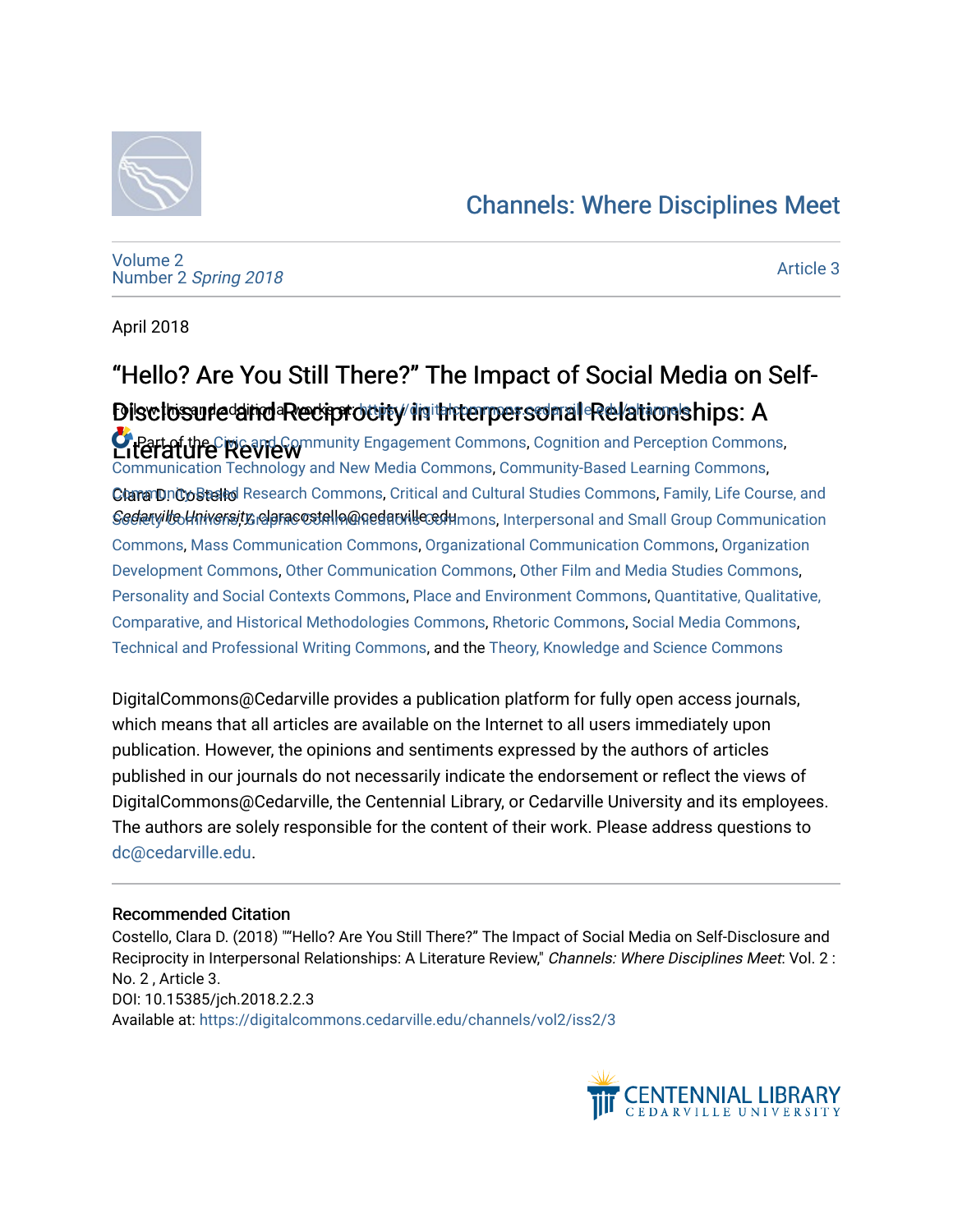#### "Hello? Are You Still There?" The Impact of Social Media on Self-Disclosure and Reciprocity in Interpersonal Relationships: A Literature Review

#### Abstract

Social Media sites have become increasingly popular platforms for developing and maintaining interpersonal relationships. Although the usage of computer-mediated communication is normal in dayto-day life, the understanding behind how and why these relationships grow is scarce. This literature review considers relational elements such as self-disclosure and reciprocity, and how they are impacted by online elements such as an asynchronous context, controllability, and the disinhibition effect. Contrary to interpersonal relationships that develop in a physical context, the law of reciprocity is fulfilled and replaced by affirmation and recognition from relational partners, while self-disclosure continues to be a vital element within relationships. Developing an online relationship isn't difficult, but the factors involved are varied and worth exploring in further study.

#### Keywords

Social media, self-disclosure, reciprocity, interpersonal relationships

#### Creative Commons License



This work is licensed under a [Creative Commons Attribution-Noncommercial-No Derivative Works 4.0](http://creativecommons.org/licenses/by-nc-nd/4.0/) [License](http://creativecommons.org/licenses/by-nc-nd/4.0/).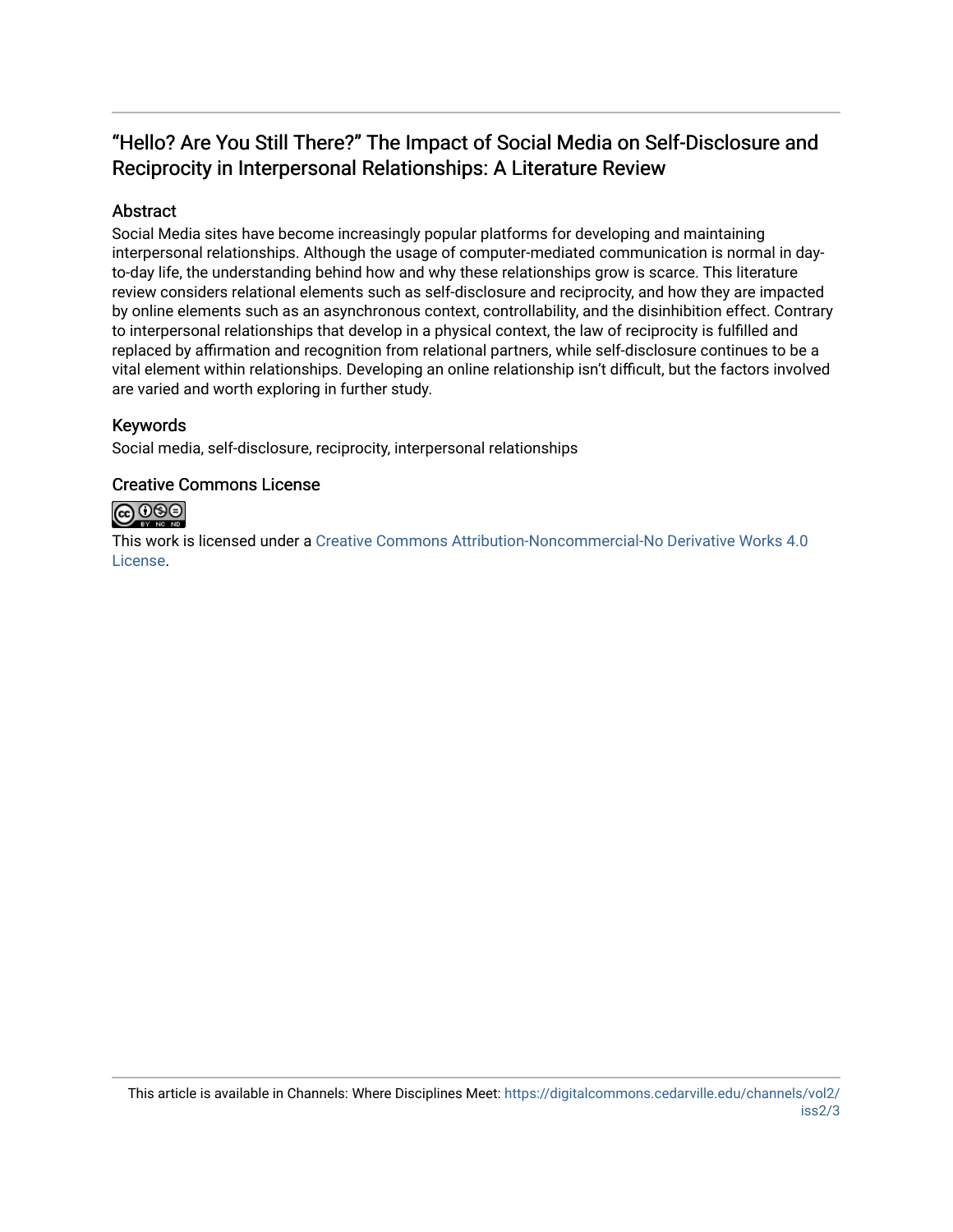# **"Hello? Are You Still There?" The Impact of Social Media on Self-Disclosure and Reciprocity in Interpersonal Relationships: A Literature Review**

Clara Costello *Communication— Cedarville University*

# **Introduction**

**T** echnological advances have rocked the 21st century world, but no improvement is as revolutionary as improvements within communication methods. The scope in which individuals are able to communicate with people around them is "virtually" limitless. The virtual arena of computer-mediated communication and, more recently, social media has shook the communication sphere to its core. The rise of the smartphone, internet messaging, and social media platforms such as Facebook, Instagram, and Twitter have permanently launched conversation methods into the digital age. T

The minds behind communication theories have studied the way relationships are developed, but the majority of them consider relationship development within the combination of interpersonal context and physical proximity. The goal of this literature review will be to study how social media changes the way relationships are developed, primarily through the lens of reciprocity and self-disclosure between interpersonal partners.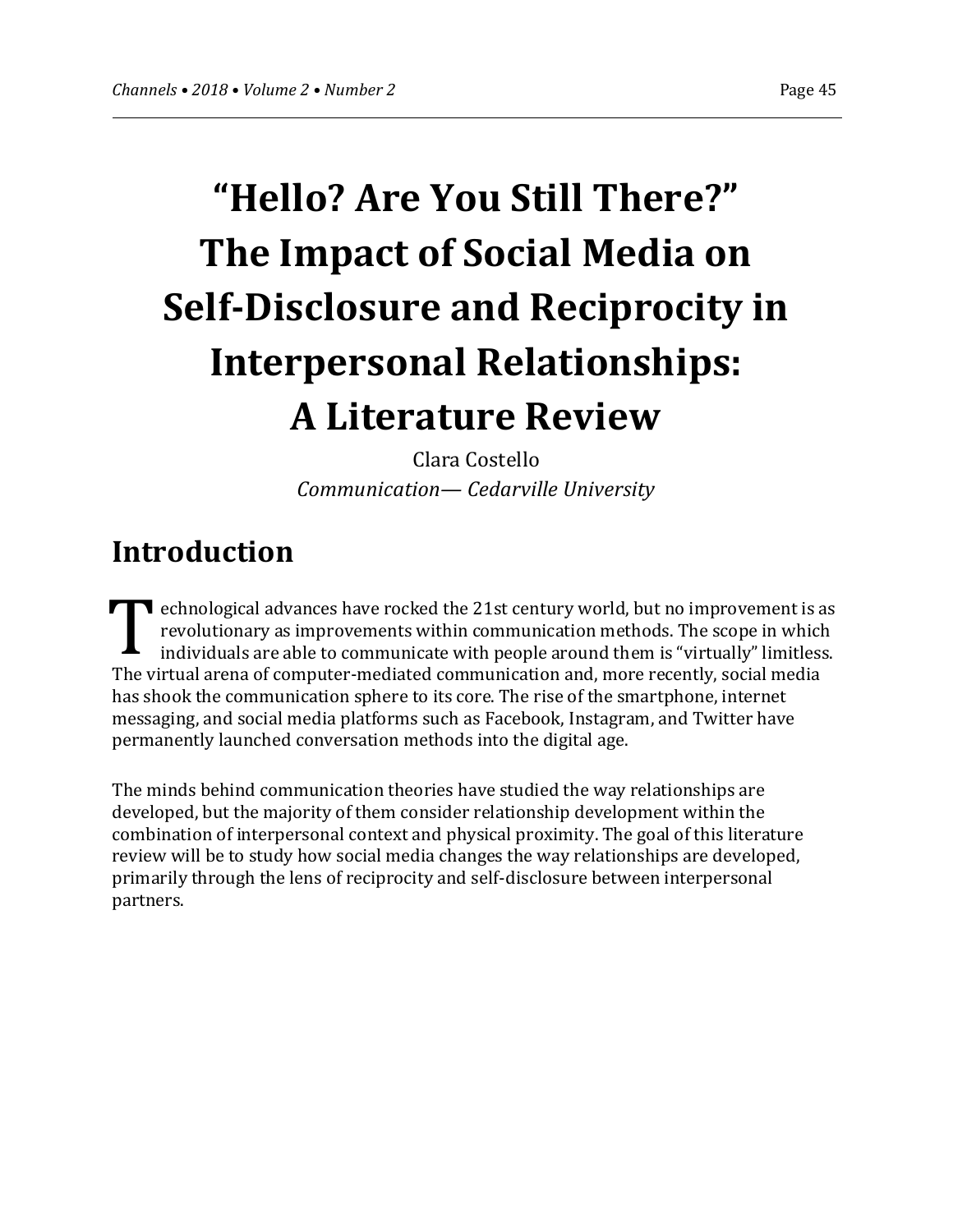| <b>Variable</b>                             | <b>Definition</b>                                                                                                                                                                                |
|---------------------------------------------|--------------------------------------------------------------------------------------------------------------------------------------------------------------------------------------------------|
| Computer-Mediated<br>Communication<br>(CMC) | Synchronous or asynchronous communication that primarily takes<br>place from behind a computer, smartphone, or virtual platform.                                                                 |
| Human-to-Human<br>Communication             | The reciprocal communication from senders to receivers and vice<br>versa via social media. (Ko, Cho, & Roberts, 2005)                                                                            |
| Human-to-Message<br>Communication           | Participants' interactions with messages (browsing and sharing<br>messages) through the functions of social media instead of with<br>other participants directly. (Lu, Lin, Hsiao & Cheng, 2010) |
| Reciprocity                                 | The mutual exchange of personal disclosure from one interpersonal<br>partner to another.                                                                                                         |
| Self-Disclosure                             | The voluntary sharing of personal history, preferences, attitudes,<br>feelings, values, and secrets; or, transparency. (Griffin, Ledbetter &<br>Sparks, 2015)                                    |
| Social Media                                | A platform such as Facebook, Twitter, or Instagram, used for the<br>primary purpose of developing and maintaining relational<br>connections.                                                     |

#### **Table I: Definitions**

# **Part One: A Theoretical Basis for Relationship Development**

To begin a discussion about relational effectiveness within a social media sphere, the theories behind relational development must be considered. Charles Berger's Uncertainty Reduction Theory predicts three reasons for developing a relationship: the expectation of interaction, the gratification of a need, or satisfaction of curiosity (Griffin et al., 2015). Although there is a multitude of reasons to begin and maintain an interpersonal relationship, and this is not an exhaustive list, Berger provides a simple starting point for the initiation and continuation of any relationship.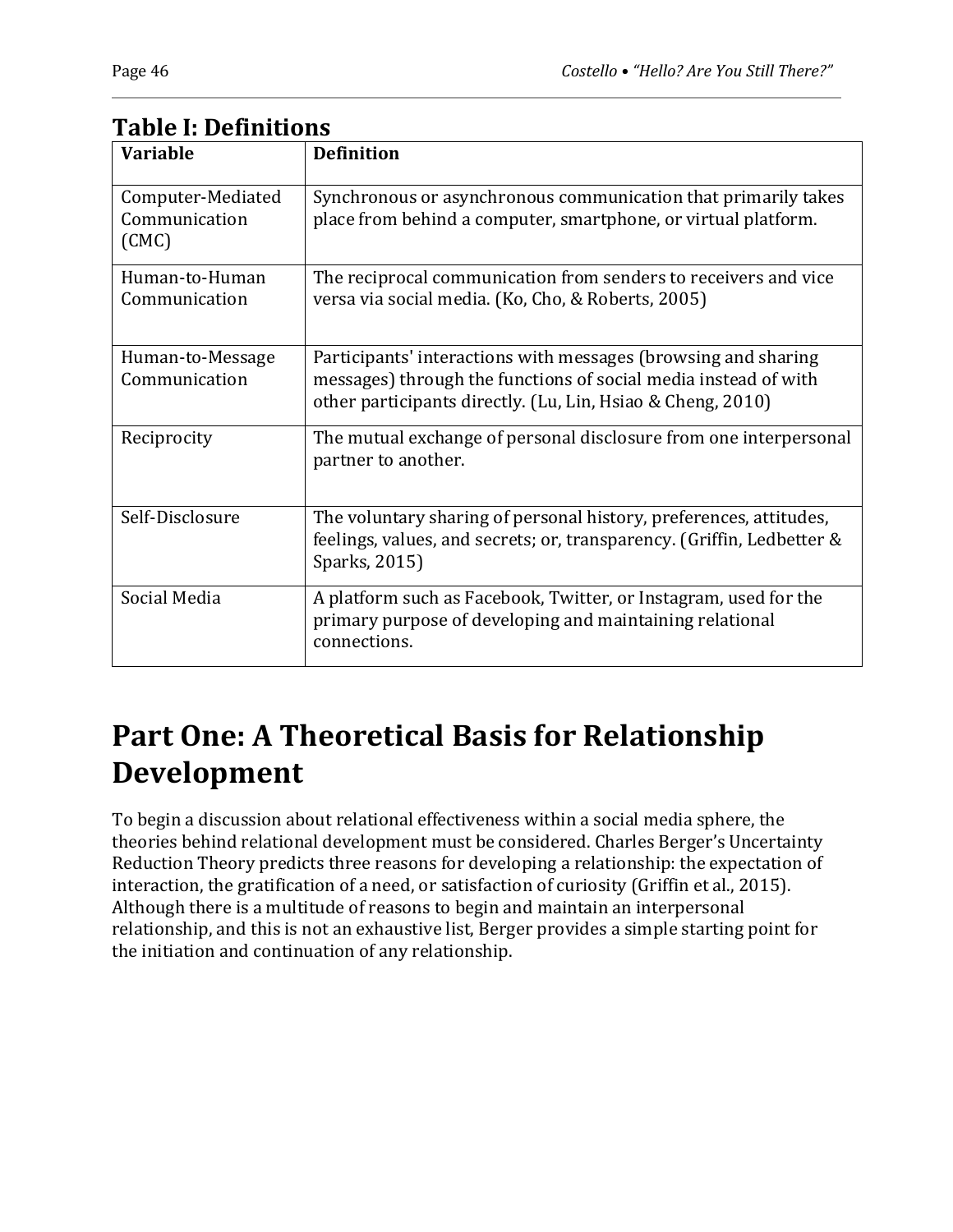#### **Elements of a Relationship: Self-Disclosure and Reciprocity**

While there are many theories on the initiation and development of relationships, there have been even more studies conducted considering ways to maintain them. Altman and Taylor's Social Penetration Theory suggests that a thriving, intimate relationship requires two elements, self-disclosure and reciprocity.

The element of self-disclosure and other forms of vulnerability requires that relational partners must be willing to share with each other, specifically intimate and/or private details about their life.

Secondly, Altman and Taylor consider the law of reciprocity, which predicts that one person's openness leads to openness in another (Griffin et al., 2015). Therefore, for the purposes of this literature review, people can develop relationships for a variety of reasons but they must have mutual self-disclosure and reciprocity to grow and solidify the relationship.

# **Part Two: Why Do Individuals Use Social Media?**

How then are these elements affected by social media? Computer-mediated communication can be used for marketing, professional networking, business or academia, but the specific platforms of social media are primarily developed and utilized for the purpose of fostering relationships. How reliable are these methods in light of what is known from Berger, Altman, and Taylor's relational theories?

#### **How Does Social Media Impact Relationships?**

Several theories have been developed highlighting key doubts and warning signs involved with maintaining effective relationships within the realm of social media. For the purpose of this literature review, the terms "social media" and "computer-mediated communication" (from here referred to as CMC) will be used interchangeably. For example, CMC deprives users of the sense that an actual person is involved in their interaction. This has huge implications on how interpersonal partners relate to each other. Dealing with human-to-human interaction is significantly different than human-to-message interaction, and yet, they are treated similarly (Walthers, 1992). Furthermore, other research implies that CMC bandwidth is too narrow to convey rich relational messages (Griffin et al., 2015). The narrow bandwidth is attributed to the lack of nonverbal cues and, according to this theory, is the fatal flaw for relational development. If relational partners can only see written cues, not hear verbal cues or see nonverbal cues, will the relationship survive? In the case of face-to-face interaction, it cannot. However, the necessity of these cues may change when it comes to social media.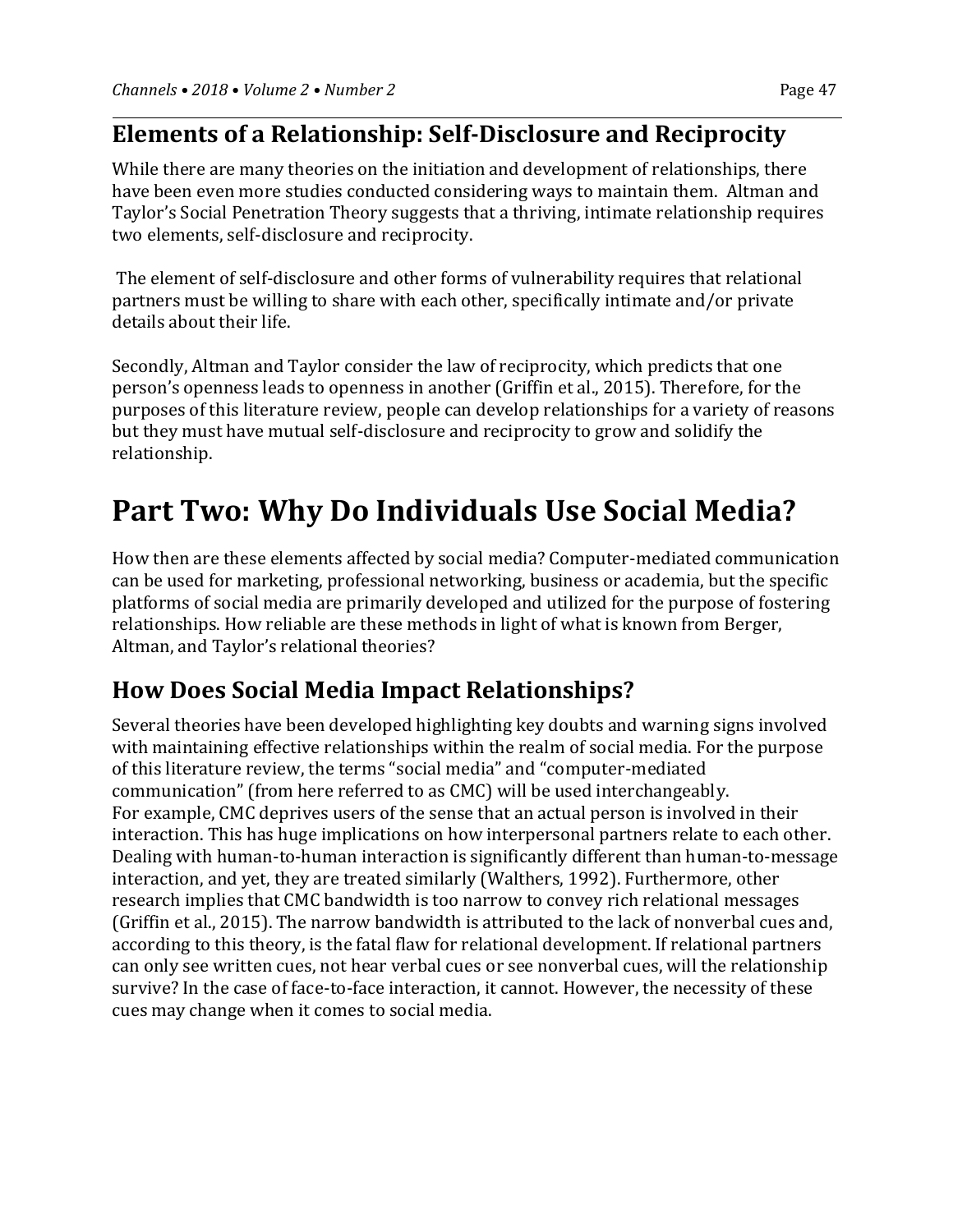## **What Elements Change in Social Media Relationships?**

On the cusp of the virtual age, Joseph Walther developed a series of research studies in 1992 that resulted in his Social Information Processing theory. The data postulates that relationships grow only to the extent that the parties first gain information about each other and use that information to form interpersonal impressions (Walther, 1992). This leads to two observations. First, any message spoken in person will take four times longer to say than it would through CMC. This is a significant length of time, and should not be underestimated. Not only does it take more time to say the same message, the chances of miscommunicating within that time are astronomical. However, perhaps to offset this factor, CMC offers a hyper-personal perspective. That means that online relationships are often more intimate than those with partners who are physically together.

One of the biggest dangers noted by this theory is over attribution of similarity. Walthers says that "In asynchronous interaction, one may plan, contemplate, and edit one's comments mindfully and deliberatively than one can in more spontaneous, simultaneous talk" (Griffin et al., 2015). This ability to plan one's speech or interaction is known as controllability. With this element, people can edit, refine, and rehearse what they want to say, stripping the user of any constraint they would normally face in a physical, face-to-face relationship (Joinson, 1998).

# **Part Three: What Does a Social Media Relationship Look Like?**

Although CMC relationships might become more intimate, they can lack accuracy and truth within the communicated messages. Are these relationships even worth pursuing? There are some differences in these relationships that must be considered. The first to note is the foundation of motivations. People will use relationships on social media to gratify desires and satisfy needs. If interaction with others on the web helps satisfy a social need, this will impact why and how a user depends on social media. (Hsu, Chang, Lin, & Lin, 2015). Several studies show that the relational quality of offline relationships is higher than online and, yet, the reverse is true for the intimacy level between interpersonal communicators (Hong-Yee CHAN & Lo, 2014). This may because partners can self-disclose without risk of rejection or need to respond. What this does clearly show is that an anonymous context can increase both disclosure and the level of commitment within the relationship (Hong-Yee CHAN & Lo, 2014).

Ultimately, social media relationships succeed when interpersonal partners are equipped to connect with others and share their feelings without the pressure of spontaneous responses or social ostracizing (Yang & Bradford Brown, 2016). Notice that while reciprocity and self-disclosure are included in this definition, they play different roles than in a face-to-face relationship. How do these variables change?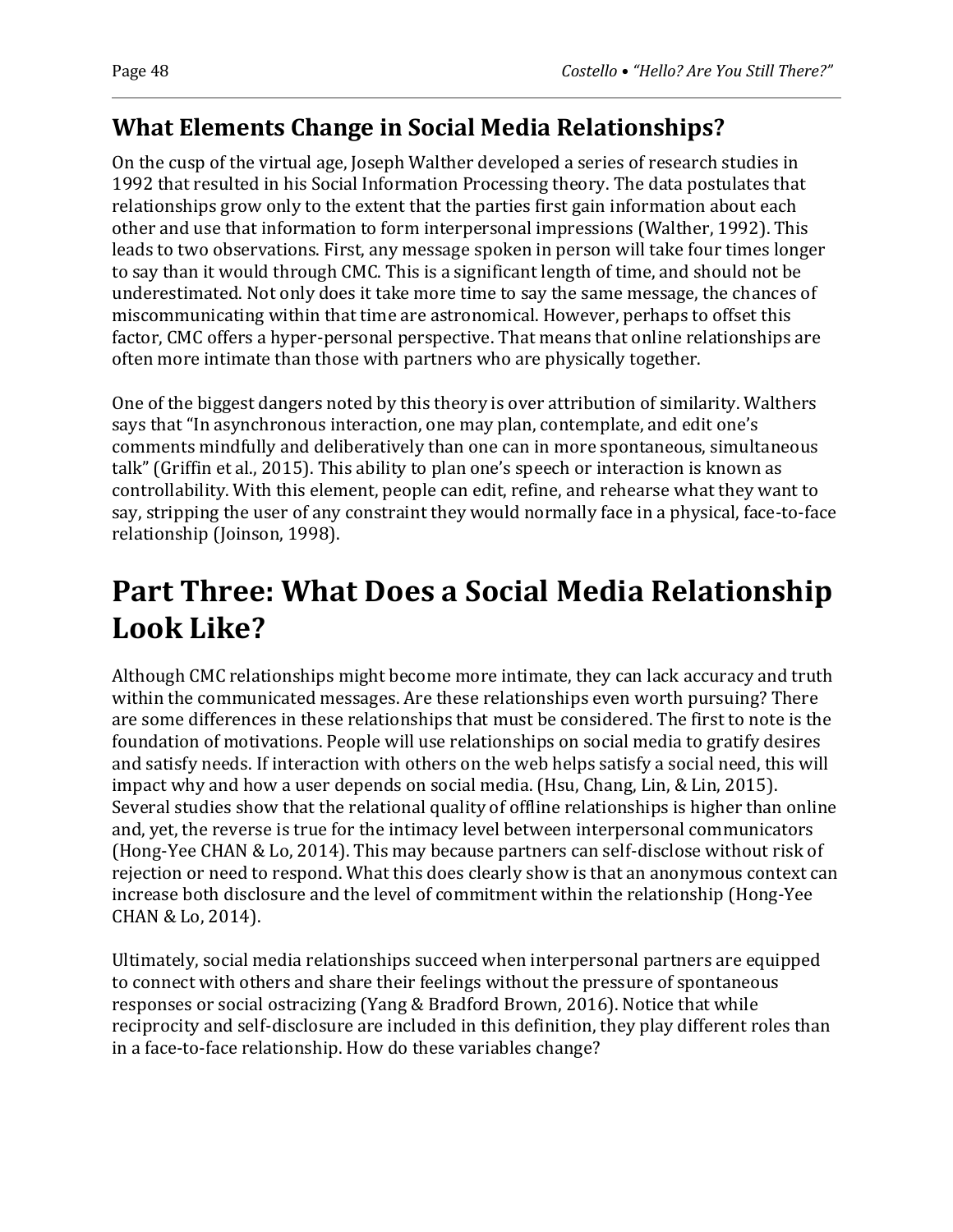#### **Self-Disclosure and Social Media**

Self-disclosure can be affected by several factors. When considering an online forum, selfdisclosures are necessary for the growth of relationships due to the lack of physical context and nonverbal cues (Yu, Hu & Cheng, 2015). This can be both a blessing and a curse. Anonymity increases disclosure, as noted, but the lack of cues can lead to inappropriate or untimely disclosure. A face-to-face human interaction with self-disclosure usually depends on physical cues in order to determine whether to proceed with the sharing. Generally, the degree of sharing is determined by preexisting breadth and depth of the relationship (Nguyen, Bin & Campbell, 2012).

On a social media platform, however, a very personal message might be the first post or disclosure an online figure sees. So, the argument can be made that self-disclosure on social media may not be for the sole purpose of connecting with another interpersonal partner but for communicating with a varied audience of strangers. A study of self-disclosure on Twitter said that Twitter users who share more intimate information receive more attention from viewers (Baruh & Cemalcilar 2015). However, the catch of self-disclosure on the internet lies in the fact that the viewer, or, interpersonal partner, is no longer required to return with equally deep information. There is no expectation of similar sharing, only of recognition and perhaps approval of the sharing partner.

Self-disclosure is one of the central purposes of using social media sites to share about one's life, but there is no guarantee that readers or viewers will return the favor. Instead, disclosure on the internet is more strongly predicted by question prompts than prior disclosure. As a result, intimacy in a social media relationship doesn't necessarily depend on mutual self-disclosure, but whether the discloser feels validated through provided feedback (Dai, Shin, Kashian, Jang & Walther, 2016). The greatest benefit of self-disclosure on social media is the illusion that there is a supportive community ready to accept and affirm anything an individual has to say, regardless of the accuracy of that perception. People want to be heard and affirmed and social media is an easy way to express feelings and experiences to anyone who is willing to listen (Green, Wilhelmsen, Wilmots, Dodd & Quinn, 2015).

## **Reciprocity and Social Media**

According to Altman and Taylor's Social Penetration Theory, reciprocity is necessary for the success of face-to-face relationships. But, is the same true for social media relationships? Is reciprocity even necessary for an online relationship? A response, an acknowledgment, or even a compliment of one's disclosure seems to be more than enough to replace reciprocity in online relationships. However, this is not necessarily a bad thing. Research has shown that although the frequency of disclosure and, therefore, reciprocity, is higher in anonymous contexts, the level of intimacy does not change (Hong-Yee CHAN & LO, 2014).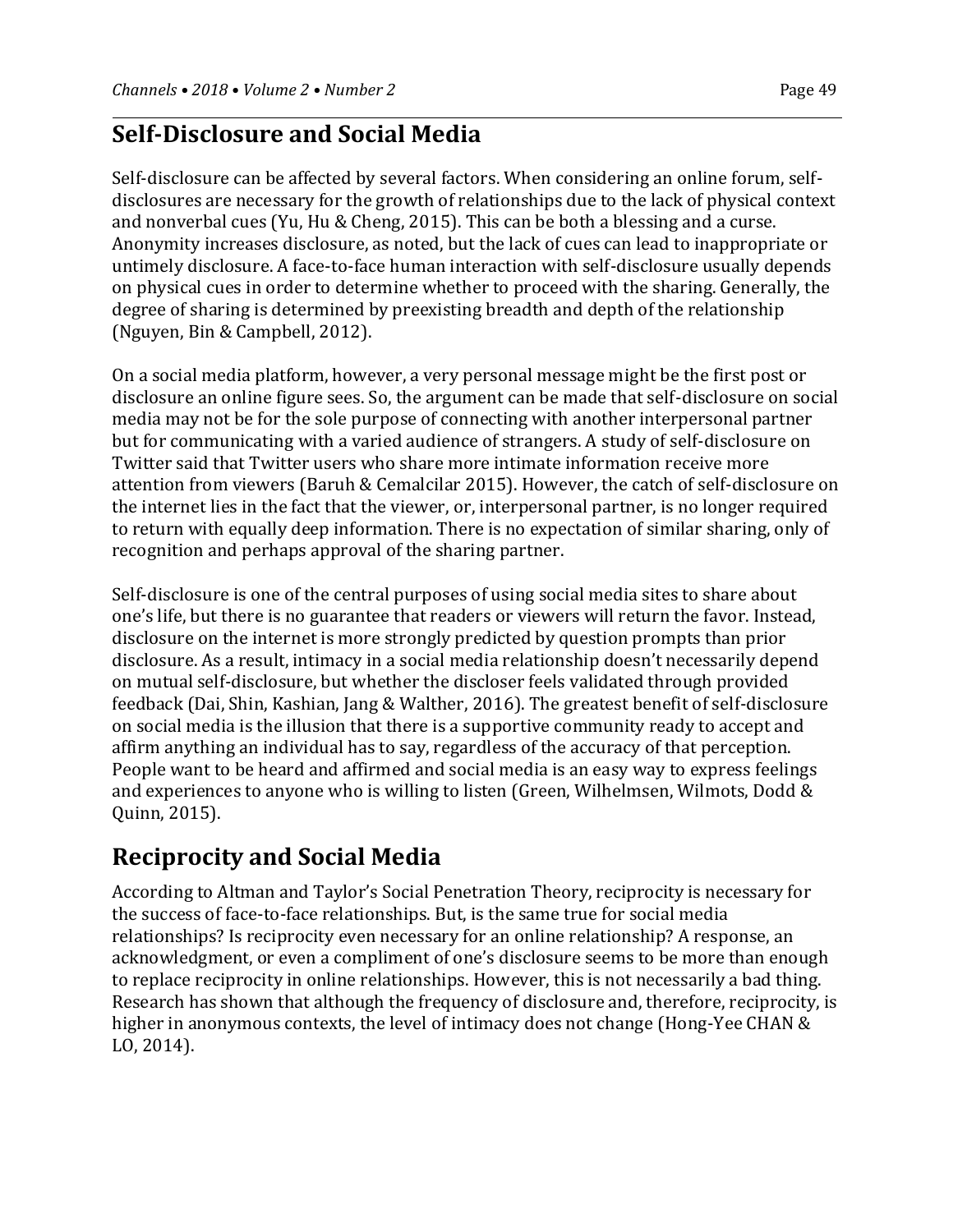To examine this idea further, many studies have shown that audiences use social media

relationships to gather situational context, gain social activity, or process gratifications. Clearly, reciprocity is not involved in any of those goals (Quinn, 2016, Rubin, 2009). So, while reciprocity may suffer in an online context, it is certainly not as necessary as originally thought for the success of interpersonal relationships.

# **Part Four: How Does This Impact Developing Relationships?**

## **Limitations**

There are several limitations to consider within the study of interpersonal relationships that are developed and maintained through the use of social media platforms. The first is a phenomenon called the disinhibition effect. This refers to the combination of anonymity, invisibility, and controllability of an online environment (Green et al., 2015). These elements create an illusion of safety within the asynchronous nature of online communication, allowing the user to benefit from the free self-disclosure environment (Lapidot-Lefler & Barak, 2015). Although this disinhibition is 'benign' and positive in this arena, participants of social media platforms must be wary of toxic disinhibition, where these elements have the opposite effect. They enable users to take advantage of the lack of cues and responsibility to explore negative behaviors like bullying (Green et al., 2015, Suler, 2005). The difficult aspect of the disinhibition effect lies in the intent of the user. The only variable that changes between benign and toxic disinhibition is the human participants themselves. So, while the online forum may influence the messages that are sent, they still originate from human interpersonal partners.

Similarly, participants in social media relationships must constantly remember that they cannot always know the other person's intention for developing a relationship on social media. While this is true in face-to-face settings as well, it is incredibly more dangerous in the sphere of internet communication as the truth is easier to veil and the user is easier to deceive. Furthermore, prolonged use of social media can increase feelings of loneliness and cause the user to lose touch with the reality of their situation (Matook & Bala, 2015). These aspects limit the study and true understanding of the success of relationships within an online sphere.

## **Implications**

What does this mean What does this mean for the future of social media relationships and interpersonal interactions? This study brings to light several implications worth studying. First and foremost, studies show that individuals pursue relationships for all sorts of reasons, whether or not they take place on a social media platform. Considering social media specifically, interactions over an asynchronous and potentially anonymous context can create different relational outcomes. However, the outcome still depends on disclosures of some sort from at least one party. These disclosures do not have to be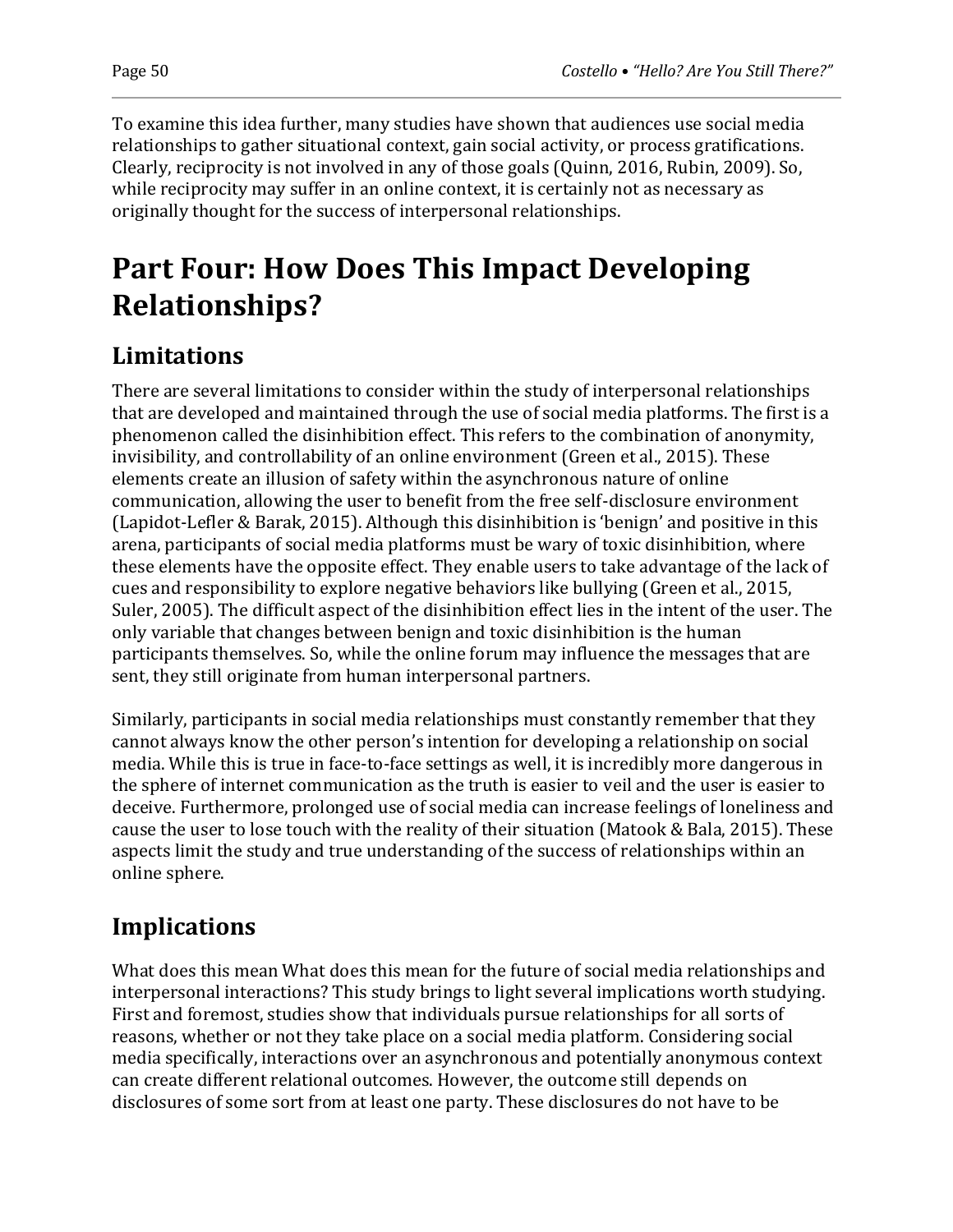personal, but they can be informational, financial, professional or academic. The specific type of disclosure and its varied impact is outside the confines of this review but would be interesting to consider for future study.

While disclosure is necessary for the continuing of relationships, however they may manifest, reciprocity is not crucial for the general maintenance of social media relationships. Instead, recognition and response seem to do the trick, satisfying one partner's need for affirmation online that reciprocity would fill in person. Out of these pieces of literature and consideration of the original research question, two hypotheses arise for further research:

H1: Self-disclosure will increase within computer-mediated communication.

H2: Reciprocity is less influential within human-message interaction than in human-human interaction.

#### **Future Study**

In addition to the study of the two hypotheses listed above, there are several questions that spring from this literature review alone. The theoretical basis for this review depended on theories that dealt mainly with the development and maintenance of reciprocal, face-toface, interpersonal relationships only. But, with the widespread use of social media, the success of relationships no longer depends on reciprocity. This review notes a key assumption that may not be entirely correct: do all relationships have to last in order to accomplish their purpose? Or, are some relationships successful even if their duration is only for a specific time or event?

Furthermore, there are several implications and questions uncovered in relation to the disinhibition effect. What are the implications of learning the private lives of others without being invested in their well-being (Kim & Song, 2016)? How does the appropriateness and effectiveness of self-disclosure change when the audience is not accountable to respond to the information? Is self-disclosure affirming when there is no receipt or recognition of response? These questions are worth considering for the future study of interpersonal relationships in the social media sphere.

#### **Conclusion**

The effects of social media on reciprocity and self-disclosure in interpersonal relationships are a worthy but difficult phenomena to study. Perhaps the only thing more unpredictable than an internet platform is the human participants themselves and, yet, studying communication phenomena and their effects is not only necessary, but crucial to advancement in an increasingly digital world. Although the importance of self-disclosure and reciprocity may fluctuate from one relationship to another, the parties that participate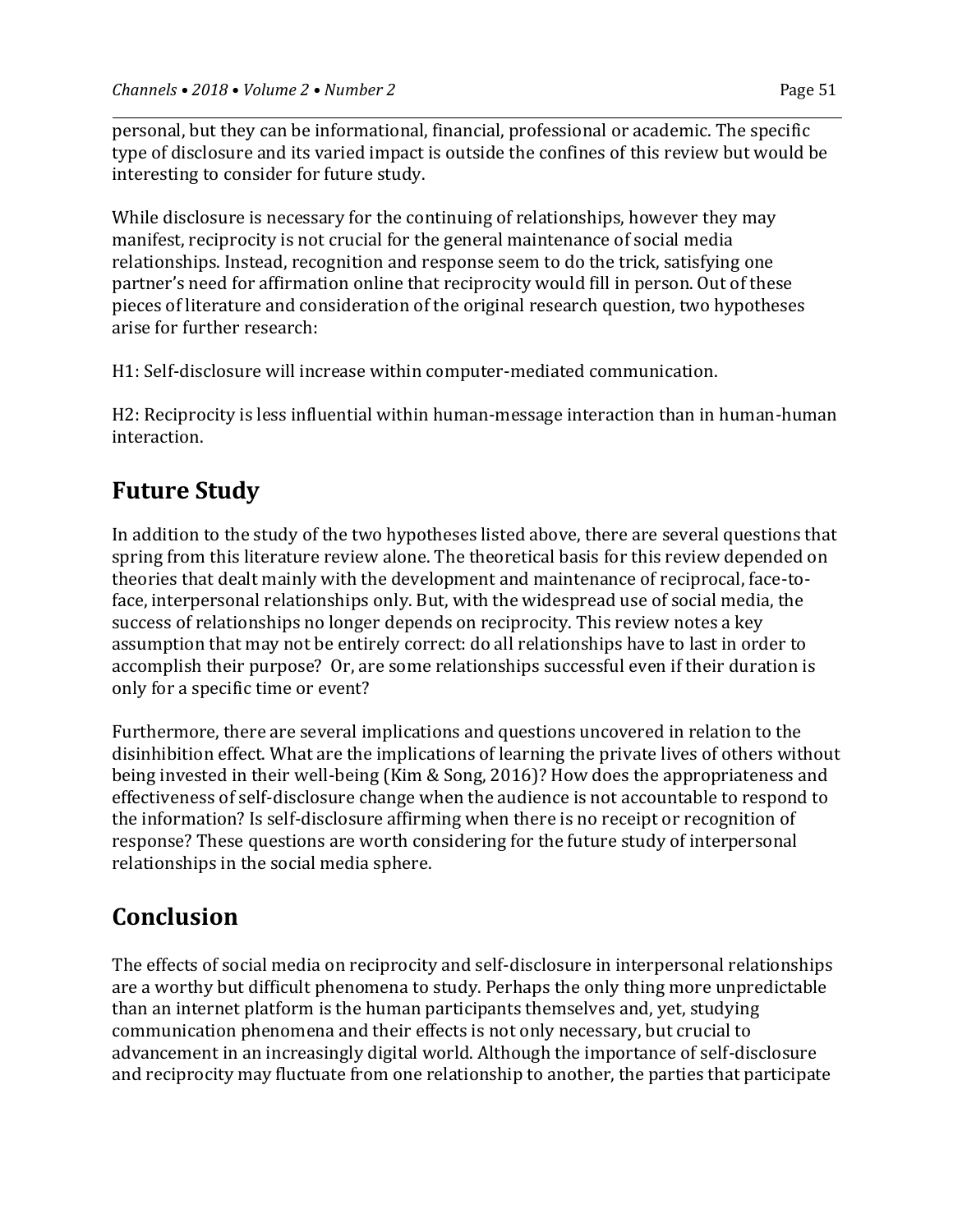and communicate will always be of the utmost importance to the study of relational development within any sphere, digital or otherwise.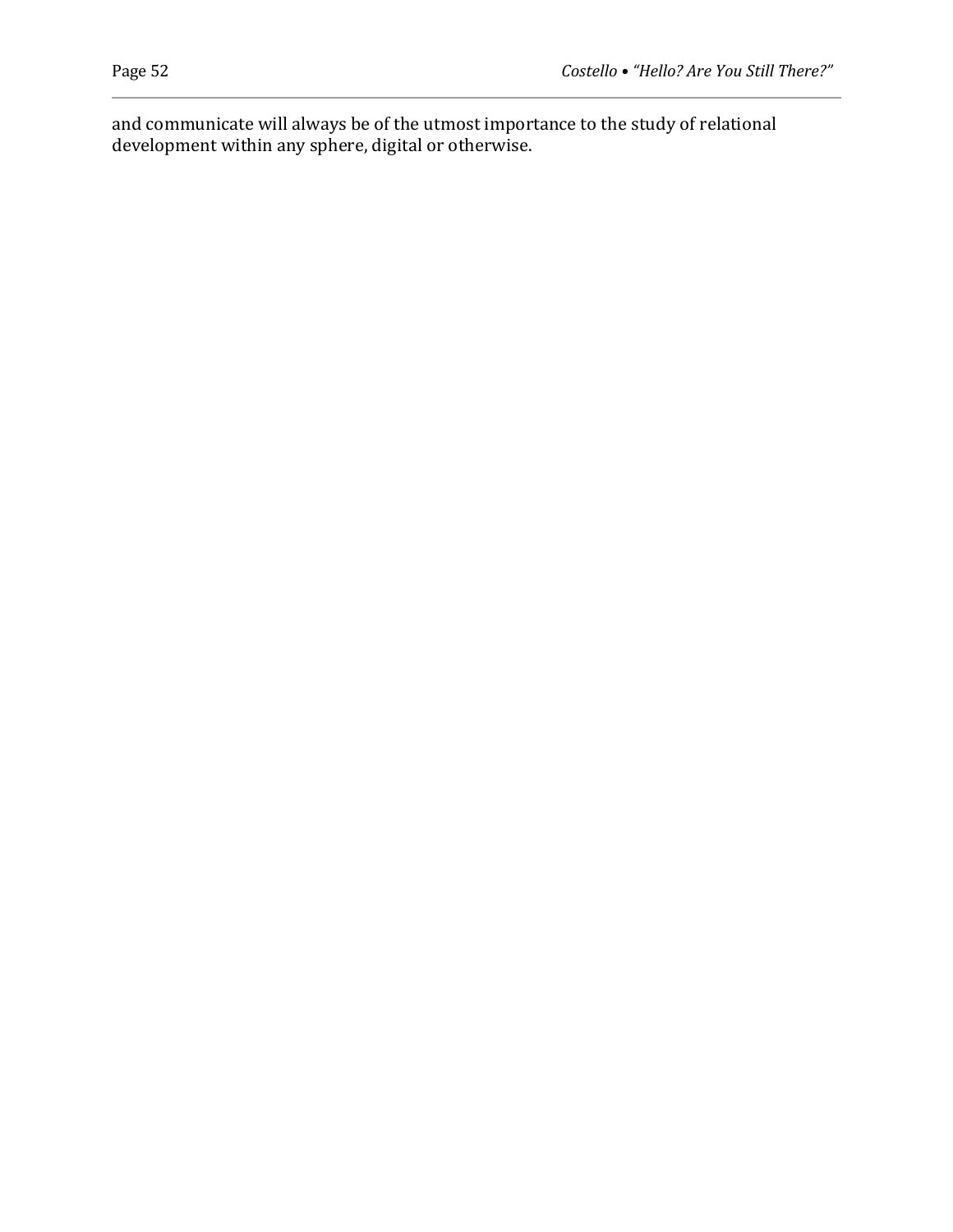# **Bibliography**

- Baruh, L., & Cemalcilar, Z. (2015). Rubbernecking effect of intimate information on twitter: When getting attention works against interpersonal attraction. *Cyberpsychology, Behavior and Social Networking, 18*(9), 506-513.
- Dai, Y., Shin, S. Y., Kashian, N., Jang, J., & Walther, J. B. (2016). The influence of responses to self-disclosure on liking in computer-mediated communication. *Journal of Language & Social Psychology, 35*(4), 394.
- Griffin, E. A., Ledbetter, A., & Sparks, G. G. (2015). *A First Look at Communication Theory.*  New York: McGraw-Hill Education.
- Green, T., Wilhelmsen, T., Wilmots, E., Dodd, B., & Quinn, S. (2016). Social anxiety, attributes of online communication and self-disclosure across private and public Facebook communication. *Computers in Human Behavior, 58*, 206-213.
- Hong-Yee CHAN, G., & LO, T. W. (2014). Do friendship and intimacy in virtual communications exist? an investigation of online friendship and intimacy in the context of hidden youth in hong kong. *Revista De Cercetare Si Interventie Sociala, 47*, 117-136.
- Hsu, M., Chang, C., Lin, H., & Lin, Y. (2015). Determinants of continued use of social media: The perspectives of uses and gratifications theory and perceived interactivity. *Information Research, 20*(2), 1-14.
- Joinson, A. (1998.) *Causes and implications of disinhibited behavior on the Internet* J. Glackenbach (Ed.), Psychology and the Internet: Intrapersonal, interpersonal, and transpersonal implications, Academic Press, San Diego, CA (1998)
- Kim, J., & Song, H. (2016). Celebrity's self-disclosure on Twitter and parasocial relationships: A mediating role of social presence. *Computers in Human Behavior, 62*, 570-577. doi:10.1016/J.CHB.2016.03.083
- Ko, H., Cho, C.H. & Roberts, M.S. (2005). Internet uses and gratifications: a structural equation model of interactive advertising. *Journal of Advertising,* 34(2), 57-70.
- Lapidot-Lefler, N., & Barak, A. (2015). The benign online disinhibition effect: Could situational factors induce self-disclosure and prosocial behaviors? *Cyberpsychology*, *9*(2), 20-38. doi:10.5817/CP2015-2-3